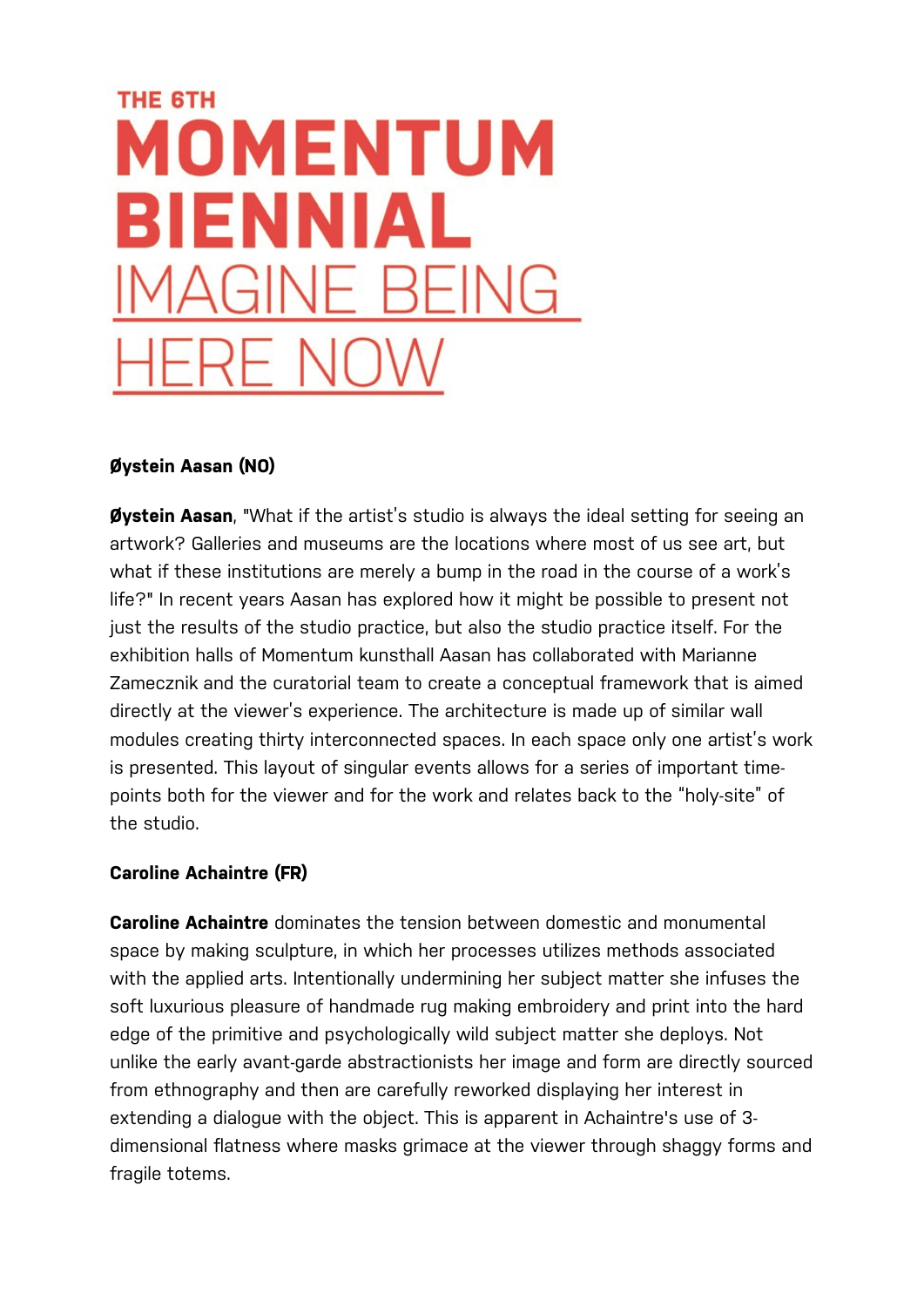## **Harpa Árnadóttir (IS)**

**Harpa Árnadóttir** (b. 1965) uses the term "crackedwork" for her paintings entitled Surface of Memory. Stretched on a blinder she coats the canvas alternately with glue and pigment so that over considerable time it tightens and slackens repeatedly, forming the broken surface. The work reveals an attempt to grasp fleeting moments as well as it relies strongly on coincidence, which is allowed to enter in between the layers of long-gone moments. Not all moments have passed; the "crackedwork" is still undergoing changes, moving slightly with the temperature and humidity of the room where it is hanging. Throughout her practice Árnadóttir plays with surface and transparency using watercolour and glue on various surfaces like canvas, glass, paper and silk as well as she works with installations. Text is furthermore an important element in her work and numerous publications that include text- and image based poetry.

#### **Michael Baers (US)**

**Michael Baers** work, located in the entrance of the first exhibition hall in kunsthallen, alerts you to the fact that you are about to enter a labyrinthine space. A collaged collection of reproduced images together with Baers' own reflections upon the experience of orienting oneself in the world, getting lost and being present, A Beyond that doesn't get you anywhere operates somewhere between visual essay and visitors guide - one possessing the singular intention to (mis)lead your encounter with the labyrinthine exhibition design used to display the works by introducing the thoughts of French philosopher Georges Bataille on the labyrinth. Nestled in two opposite corners of the exhibition, Baers has executed two wall drawings linking the archaic figure of the Minotaur (I&II) with a fragment of a sentence by Bataille, leading us to reflect upon the spatial gestalt of the labyrinth, now on a different register.

#### **Margrét H. Blöndal (IS)**

**Margrét H. Blöndal** (b. 1970) exhibits drawings that she created during her residency in Laurenz Haus Stiftung in Basel in Switzerland in the winter of 2009- 2010. She has designed a standard framework for the drawings, a transparent box, into which a single drawing is slid. Through her title, you could look at the arrangement as if Blöndal has temporarily sheathed her works; that they are resting after a struggle. Even though rarely portrayed in their entirety, specific things and images inspired all the drawings that were created with watercolour and olive oil. Brought about in a certain tension between formal and material principles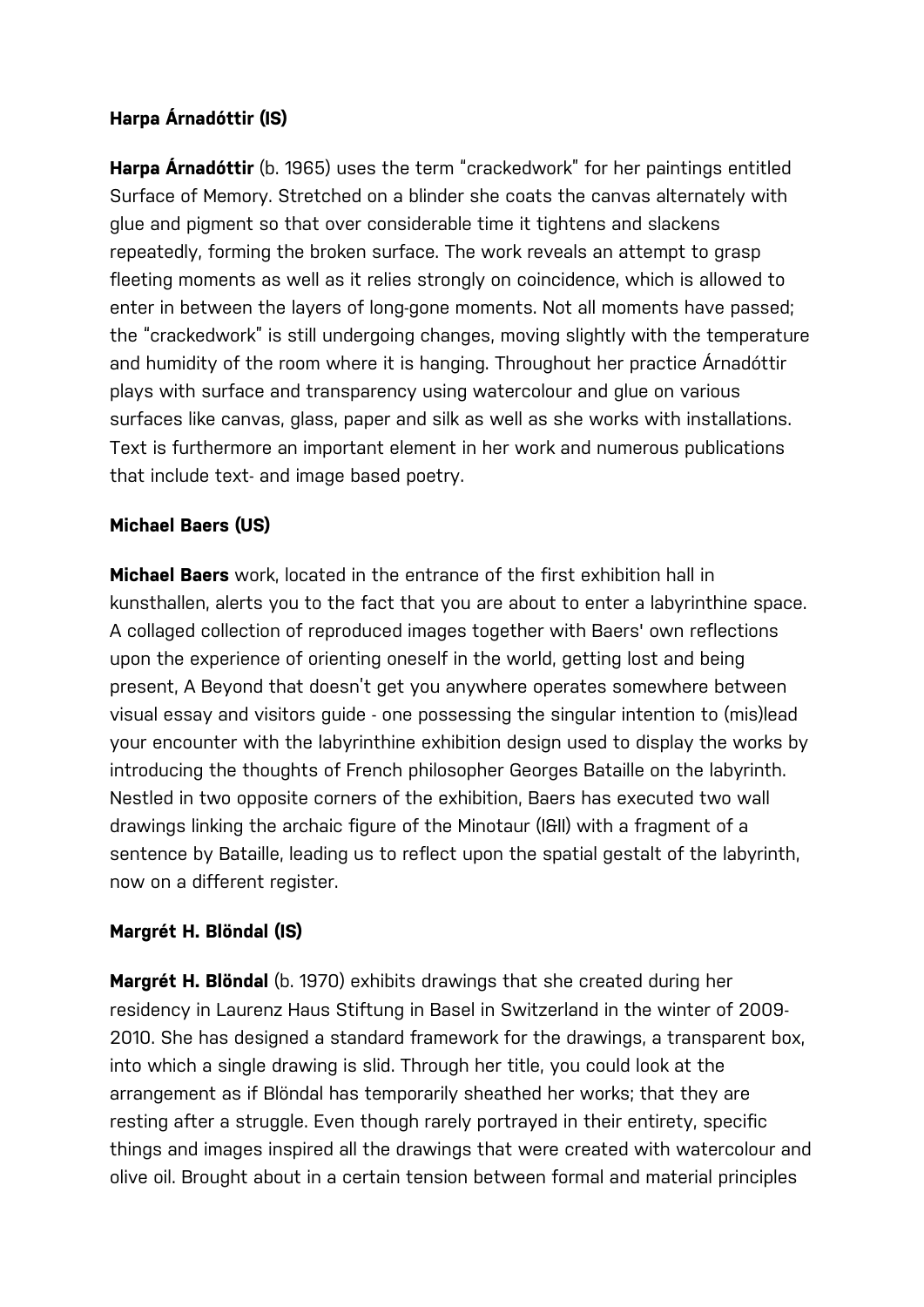and the actual environment, the drawings are displayed during what you might call a temporary truce. Even though Blöndal may in her work title imply the struggle of art in capturing reality, the term also suggests rest and protection; it is used to describe the membrane that shields young vegetation. The drawings are meticulously created with much precision and may be in need of the shelter in the protective display boxes.

# **Paolo Bottarelli (IT)**

**Paolo Bottarelli's** Chess Cube Project is a 3D version of a chess-board-square. The Chess Cube Project constitutes a pair; one black and one white. Paolo Bottarelli refers to these heterotopic units as "mind rooms" or "monads", the term used by Leibniz to indicate the basic unit of perceptual reality. Monads are here considered centers of force, pure energy, in contrast with the Cartesian idea of extended substance or res extensa. In the white cube the mental state is represented with positive properties; the black with negative properties. The monads have no doors and no windows. They are hermetically closed and the only way to have access to them is through intuition and intuitive apperception. Each cube is catalogued with the use of three different media: by photography, film and painting. The installations in the cubes are geometrically organized and mathematically calculated. The project schedules the realization of 64 unique Chess Cubes, the number of squares on a chess board.

# **KP Brehmer (DE)**

**KP Brehmer**, (1938- 1997), saw the potential of art as a tool for political action using a visual system of mapping and statistics. During the 1970s, he created a method for visualising statistics and data to critically interpret the consequences of contemporary social, political and economic developments. A selection of Brehmer's works from 1968 to 1980 offer a critical perspective on a wide range of researched topics referring, as for instance in the work presented in the exhibition, to the power potential of various nations, prognosticating from the 1960's how the power relationships between these nations would develop around 2010.

# **Elina Brotherus (FI)**

**Elina Brotherus** (b. 1972) photographs impressionistic studies of figures in landscapes and their surroundings. In her earlier work Brotherus produced selfportraits, inscribing her personal, emotional experience, using herself as a model. She has moved beyond concerns of self-portraiture and representation of the self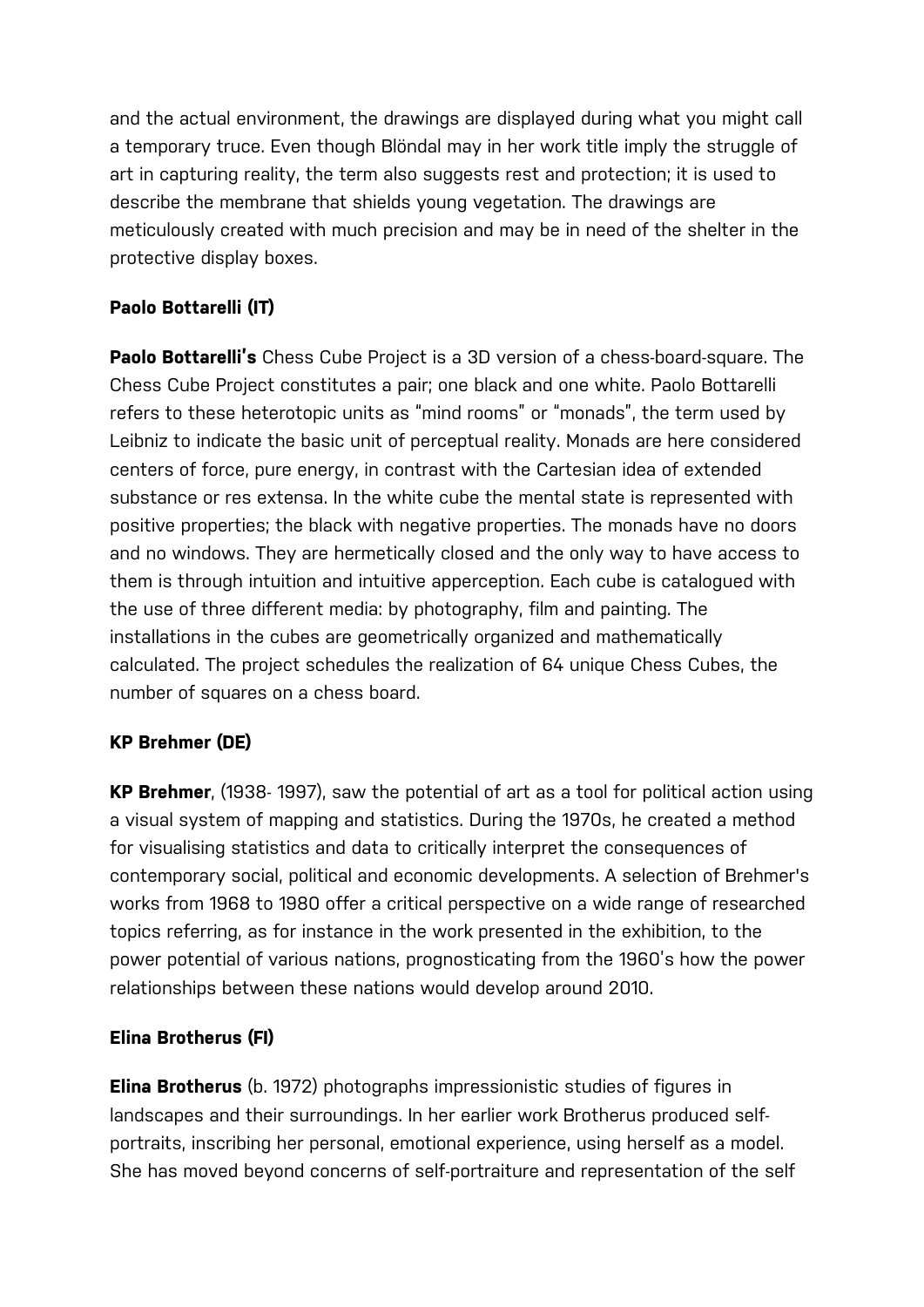by positioning the human figure in a space confronting others. With Artists at Work she works with her interest in the methods of constructing a two-dimensional image. The series comprises of photographs and a video representing the artist and her/his relationships to a model, reflecting the artists' perceptive, investigative gaze.

# **Heman Chong (SG)**

**Heman Chong** (b. 1977) practice involves an investigation into the philosophies, reasons and methods of individuals and communities imagining the future. Charged with a conceptual drive, this research is adapted into objects, images, installations, situations and texts. Chong approaches time, and its experience through Simultaneous (Kulkureita & Unohtajia) that lasts only for a transitory moment. The work is a performative installation, where Maarit Verronen's novel is read in Finnish and translated simultaneously into English. Afterwards only traces of the performance suggest what was experienced, and how.

# **Bruce Conner (US)**

**Bruce Conner** (1933–2008) is renowned for his work in variety of mediums, including film, photography, sculpture and painting. He montaged shots from preexisting footage, creating fast-paced collages. His film Crossroads (1976) is a meditation on the nuclear weapon, presenting the series of nuclear weapon tests conducted by the United States at Bikini Atoli in 1946. Report (1967) features repetitive footage on the Kennedy assassination including radio broadcast of the event. The film is a manifestation of Conner's indignation at the commercialization of Kennedy's death.

# **Jason Dodge (US)**

**Jason Dodge**, b. 1979), installations, sculptures and photographs are the result of situations created in connection with everyday life and personal experience. The objects displayed often function as traces of earlier actions, in the exhibition space or elsewhere, and instill a paradoxical feeling of presence and absence. Dodge's work is born of a love for a simple economy of visual and literal language. The artist's seemingly minimal sculptures and spatial interventions belie an intense interest in the emotional potential for objects to transmit meaning. Unexpected combinations of apparently familiar objects, presented out of place and stripped of their function or purpose, create an elusive and poetic narrative sustained by a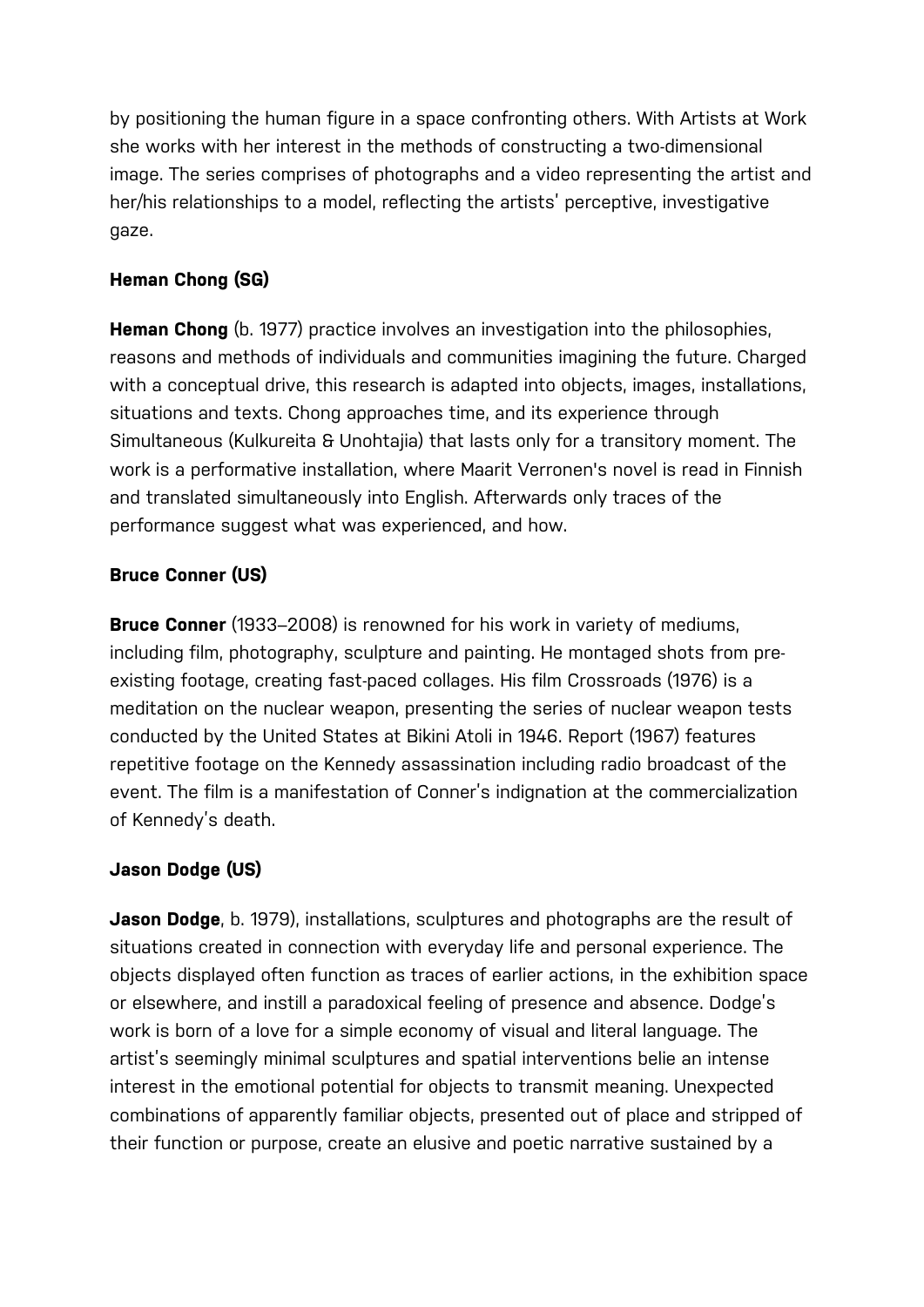broad network of associations. Evocative of something unseen or somewhere else, Jason Dodge's works explore surprising histories and untold tales.

## **Aleksandra Domanović (RS)**

**Aleksandra Domanović's** looks toward the Internet, in which information can be accessed at any time, and the daily news on TV loses the power to create a simultaneous, shared experience for a multitude of people. Domanović considers this condition through her own experience and the history of her native Yugoslavia in the ongoing project 19:30. The title refers to the time at which the TV news used to be broadcast in the countries of the former Yugoslavia. Domanović compiled an archive of these news broadcasts' so-called "idents"- audio-visual jingles. The collection of idents is presented as a video and tells the story not only of technological and aesthetical development but also of the civil war. Domanović has asked techno DJs to sample these historic documents and turn them into tracks. Integrated in the opening party of Momentum, 19:30 is presented as a club event featuring M.E.S.H. mixing the live tracks while the artist herself provides the visuals.

# **Leif Elggren (SE)**

**Leif Elggren**, (b. 1950) has become one of the most constantly surprising conceptual artists to work in the combined worlds of audio and visual. A writer, visual artist, stage performer and composer, he has many albums to his credits, solo and with the Sons of God, on labels such as Ash International, Touch, Radium and his own Firework Edition. His music, often conceived as the soundtrack to a visual installation or experimental stage performance, usually presents carefully selected sound sources over a long stretch of time and can range from mesmerizingly quiet electronics to harsh noise. His wide-ranging and prolific body of art often involves dreams and subtle absurdities, social hierarchies turned upsidedown, hidden actions and events taking on the quality of icons.

# **Luca Frei (SE)**

Luca Frei (b. 1976) uses a variety of media including installation, performance, drawing and text. His works confront the space by often inviting public participation and dialogue, while avoiding the ideological designs of grand utopian visions. Frei's sculpture series What Time is It? is a blockade intervening space with erected fragments. The work confronts the viewer by demanding reevaluation and awareness of one's immediate surrounding. Frei calls for engagement characterized by associative thinking, based on the experience.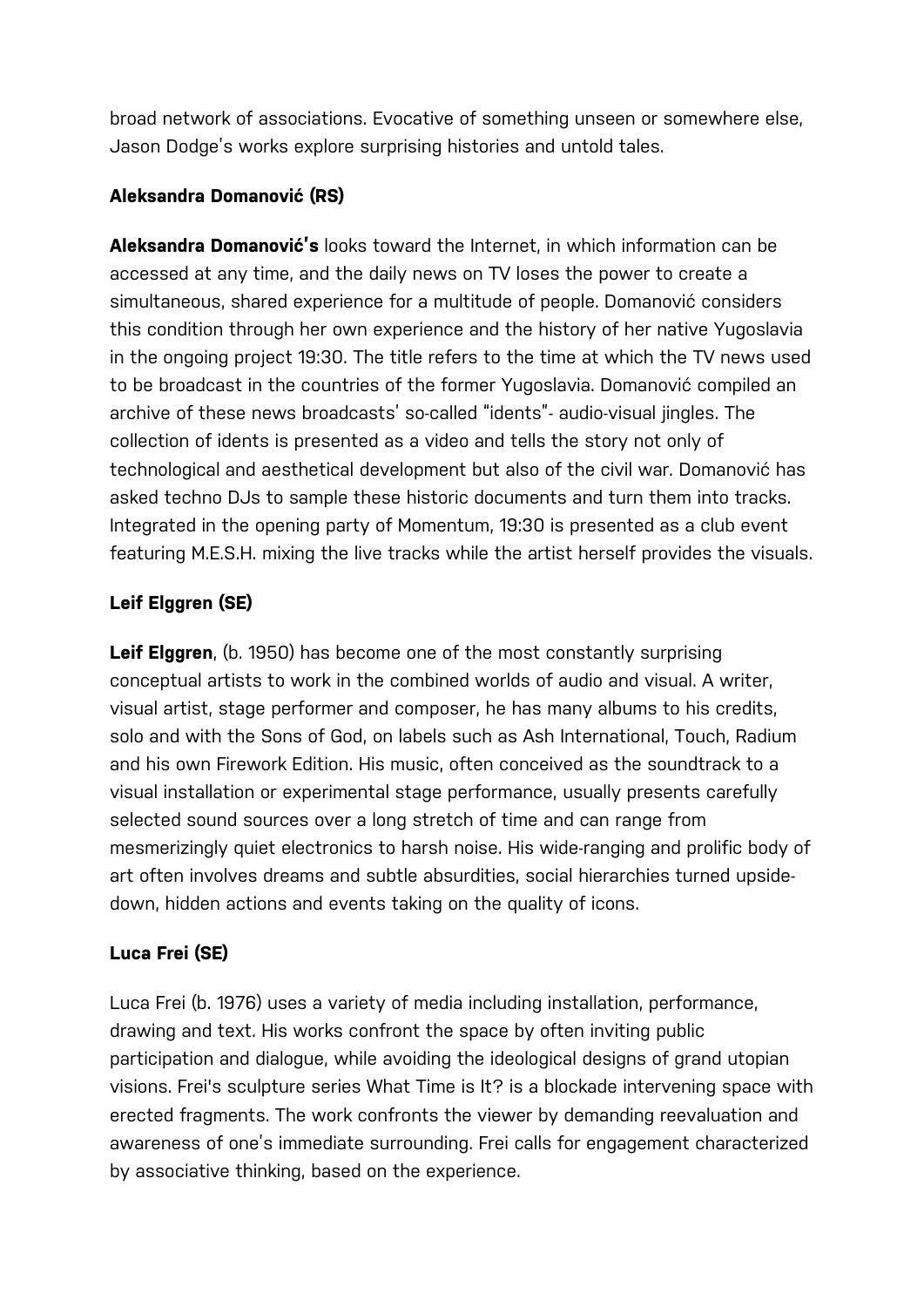## **Ellie Ga (US)**

**Ellie Ga's** (b 1976) works of art are frequently meditations upon the nature of prediction, including ancient forms of fortunetelling, weather forecasting, oceanographic research, and instances in which there is a total loss of control over there immediate future. The works of art constitute meandering paths of research and recollections, etymologies and metaphors that chart journeys where the rhythm of human time is altered by extreme weather conditions, isolation or darkness. Ga'a art combines genres such as the memoir, the travelogue and the documentary and explore the limits of photographic documentation and span a variety of media, often incorporating her exploratory writing and culminating in performative lectures, videos and installations.

## **Ásdís Sif Gunnarsdóttir (IS)**

**Ásdís Sif Gunnarsdóttir** (b. 1976) has created a three screen video installation displaying a performance documented in real time. She moves around the centered cameras in and out of different roles, reciting poetry and prose, performing rituals with a variety of oddments close at hand, and communicating with people through computers. Gunnarsdóttir has in recent years developed the "The Performance Call Girl," where viewers can contact her personally on Skype and witness a brief oneon-one performance. Her new work is developed out of that practice and her live theatrical performance, "The Abstract Prophecy Conference". Viewers are encouraged to call Gunnarsdóttir during the Momentum exhibition period on Sundays, between 8-9 pm Norwegian time, to experience the full dimension of her elaborate work. Skypename: asdissif.

#### **Hamza Halloubi (MA)**

**Hamza Halloubi** (b. 1982) uses texts and lens-based media in exploring the relationship between the individual and the faculty of knowledge. He aims at a representation of alternative ideas of identity and culture by disrupting the dogmas of what is defined and established in culture. His narrative works are based on stories, neither literal nor visible in the actual work. He comprises quotes in order to discuss issues such as institution, exile, solitude, and melancholy. Instead of direct perspectives he is interested in gestures and attitudes that upset the established order.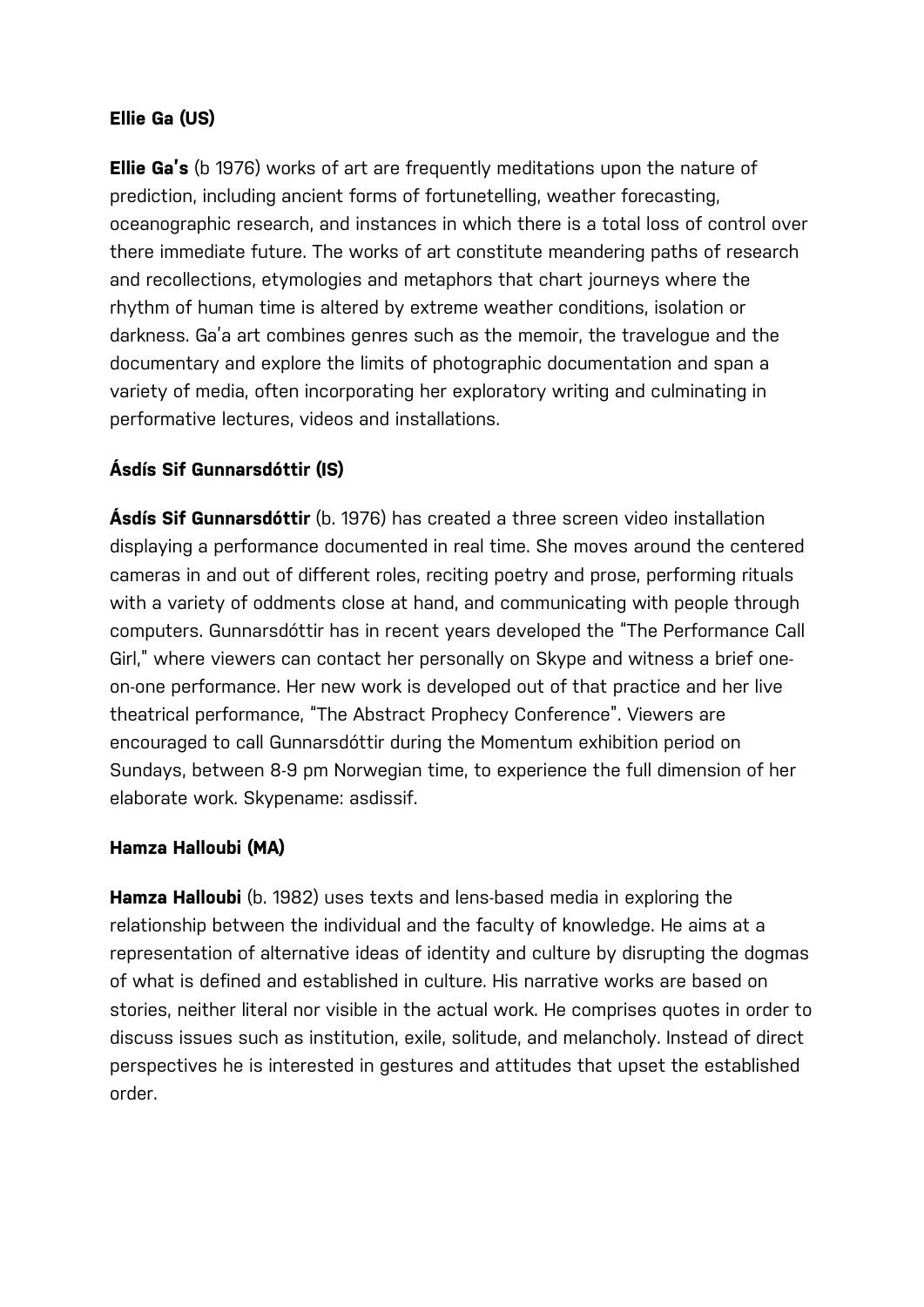#### **Magnús Logi Kristinsson (IS)**

**Magnús Logi Kristinsson** (b. 1975) is a performance artist living in Finland. His work is language based, he often chooses particular words, lines them up into lists and recites them out loud. Sometimes it is the pronunciation that is a key element, where he plays with foreign or local accents, eloquent intonation or careful, literal diction. Kristinsson traditionally appears well dressed in his performances, like a classical music performer, often with a note stand at hand or other basic props. His listings become a mix of concrete poetry and music as the meaning of language is blurred in his structural format. For the 6th Momentum Biennial Kristinsson is collaborating with the Finnish artist Roi Vaara on Momentum Episodes, itinerant performance events that take place in Moss during the opening of the Biennial and in the Nordic capitals in the fall of 2011.

## **Matti Kujasalo (FI)**

**Matti Kujasalo** (b. 1946) has developed a unique, identifiable visual language that is expressive, distinctive and diffused with surprise, rarely associated with constructivist art. His earlier paintings expressed a clear sense of movement, whereas he now breaks the structures by using completely reduced chromatics of black-grey-white contrasts. Kujasalo's paintings are in a perpetual flow challenging the viewer's imagination. What might appear strict, calculated patterns is actually mélange of unpredictable, free compositions. Faced with flickering formations, the viewer's gaze is left to wander on the painting's surface. The circular form of the work offers no direction in which it should be read. Thus his structurally complex paintings call for inexplicability.

#### **Oliver Laric (AU)**

**Oliver Laric's** Versions is a video essay about how infinitely susceptible images are to manipulation. The work focuses on the autonomy and utilization of images, and it addresses the topics of copying, copyright, power and truth. Versions is a work in a perpetual beta stage; it is a work that is constantly being updated. Its message can be found in its very structure: authoritative concepts of what is real and authentic belong to the past. In their place, we find endless variations and permutations, as well as the perpetual quoting of quotes and the never-ending reinterpretations of interpretations. Images have long been just mere representations of themselves and infinite other images. They are constantly shifting versions of themselves, and they are all true and false in equal measure. As the writer and musician Momus is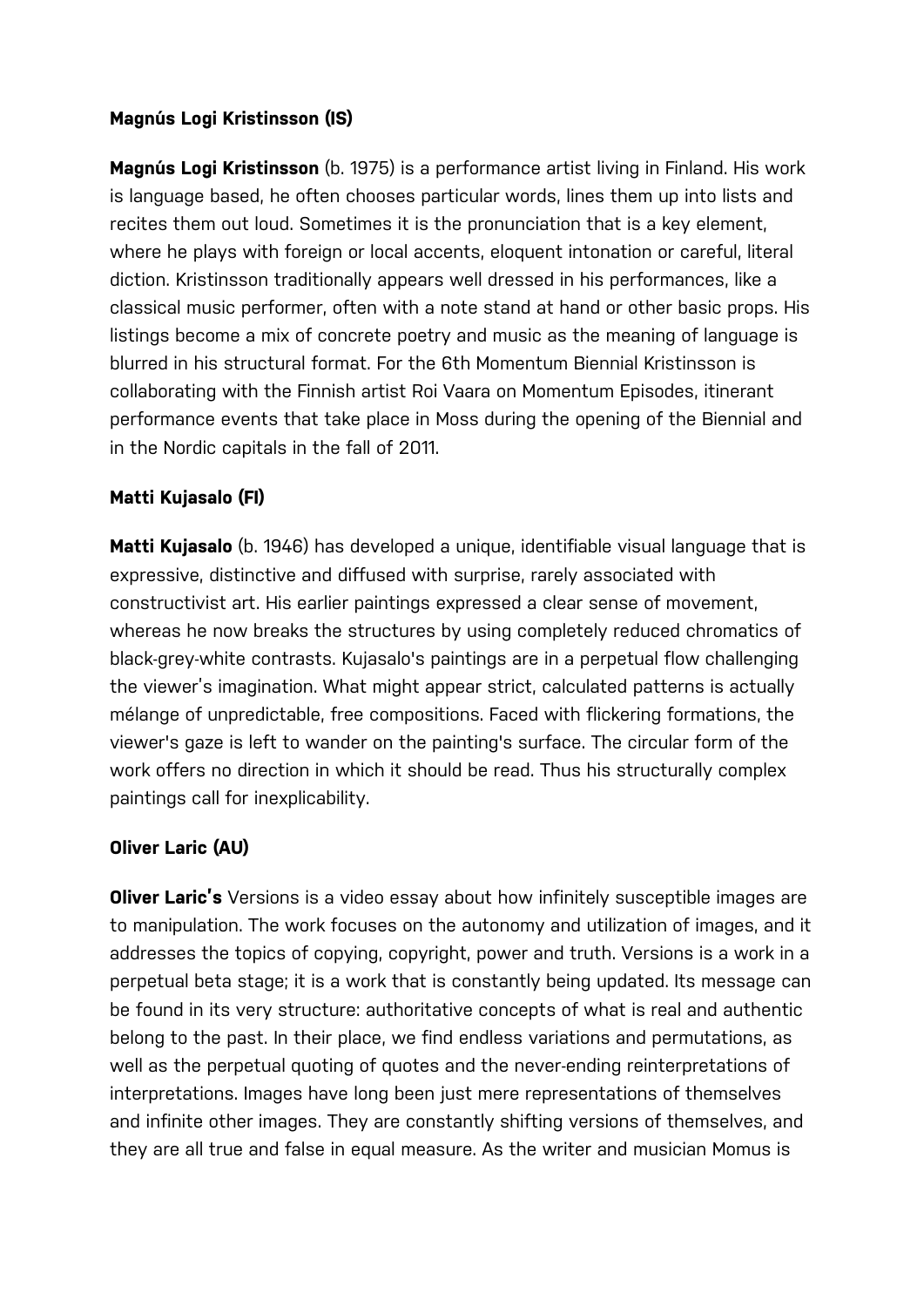quoted in the 2009 version of Versions: "Every lie creates a parallel world: The world in which it is true."

# **Karl Larsson (SE)**

**Karl Larsson** is an artist, poet and editor. The sculptures produced for Momentum are part of an ongoing project called "Comet's Path". Halley's comet is visible from earth every 75-76 years. It has coincided with the death of Romanticism, the birth and death of Mark Twain, the birth of Modernism and the birth and death of Jean Genet. "I came in with Halley's comet in 1835. It's coming again next year, and I expect to go out with it. The Almighty has said no doubt, 'Now here are these two unaccountable freaks; they came in together, they must go out together.' " Mark Twain (1835-1910)

# **Ann Lislegaard (NO)**

**Ann Lislegaard's** work Time Machine is a continuation of Lislegaard's exploration of science fiction as a genre and frame for critical reflection on notions of language, gender-roles, socio-political structures and the future. For Lislegaard the genre of science fiction is used as a laboratory where transformative scenarios and unstable ideas can be staged and tested. With her latest project Time Machine, an animated talking fox-like creature is projected into a folded mirror box. The fox-like creature delivers a stuttering account of a visit to a distant future. Throughout this story, the voice and the narrative, seems on the edge of collapse. Words are repeated, languages are mixed and sentences dissolve; as if this grand journey is equally an uncertain journey into the very words that make up the construction of narrative itself.

# **The Long Now Foundation (US)**

**The Long Now Foundation** was established in 01996 to initiate a very long-term cultural institution. The name of the Foundation was originated by one of the founding members, Brian Eno. The Long Now Foundation aims to foster responsibility in the framework of the next 10,000 years in the attempts to stretch out what is customarily considered as now. Long Now suggests corrections to the short-sightedness in order to encourage long-term responsibility, in the span of at least centuries. The Long Now explores and presents various ways to promote thinking, understanding and acting responsibly over long periods of time. Their recent projects include research on human made vaults, built to last over a millennium.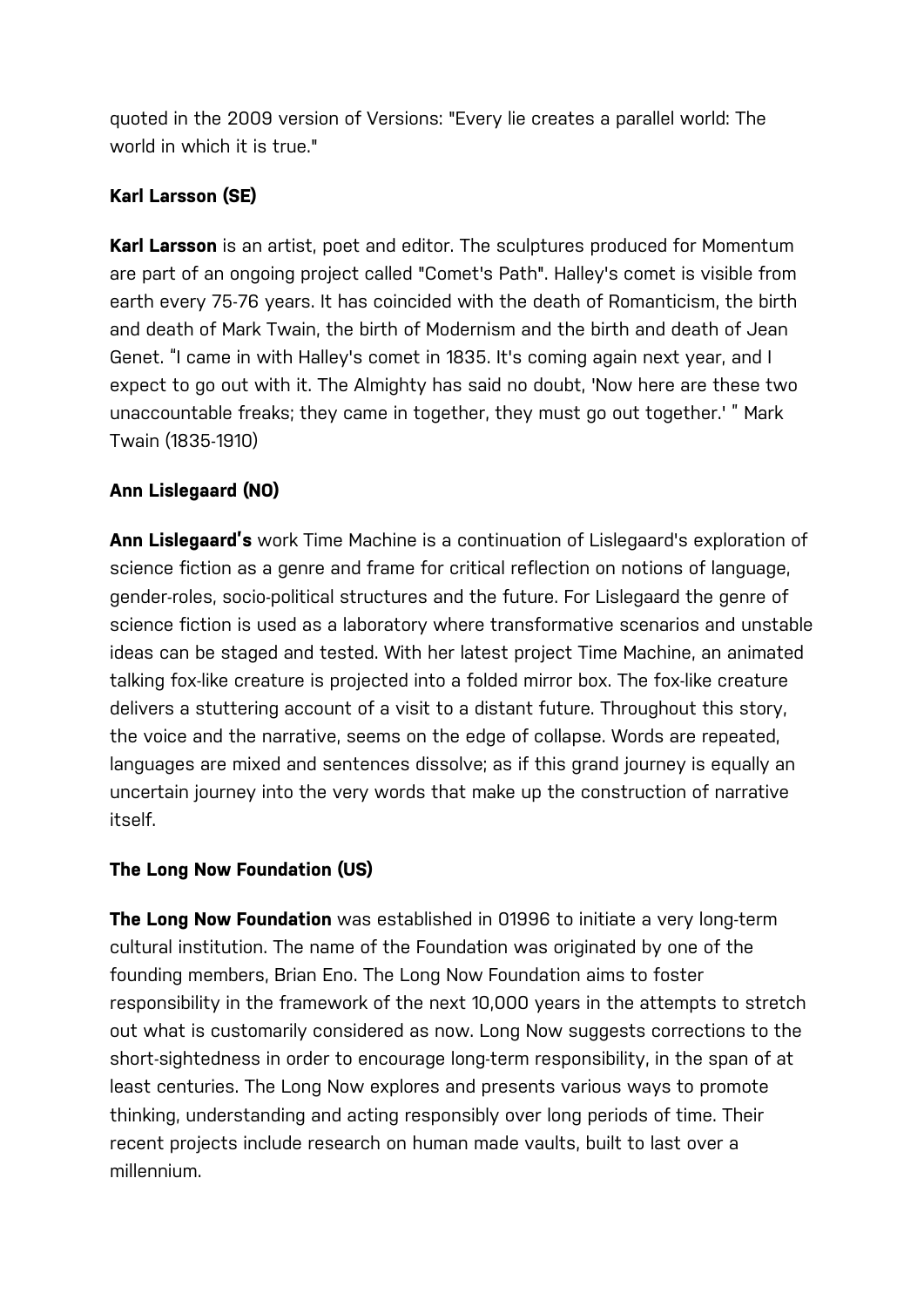#### **Lorenzo Scotto di Luzio (IT)**

**Lorenzo Scotto Di Luzio** practices what De Certeau calls the "reinvention of everyday life". His works are both amusing and melancholic and unmask a sense of uncertainty about our notion of reality. He is the inventor of something that has already been made, an absurd productive act. The clock is made of a spinning cardboard disk, one round per minute. Every minute it sends an electric signal to a tube - also made of cardboard -, which rotates, thus pushing a sheet of paper marked with metal plasters some 4 centimeters. The metal plasters triggers a switch-board, which sends the right impulse to the right lamp - which in turn show the according digit (from 1 to 9). It is a 24-hour clock. Mistakes may occur, thus delaying the clock at random, making it a very imprecise instrument for telling the time.

## **Katarina Löfström (SE)**

**Katarina Löfström** (b. 1970) works with various media including computer animated videos and sculptural installations uniting metaphysical with the reality. Thus her works merge the everyday and the representative with the abstract founded in cultural codes, historical efforts and consumable ideas. With her sculptural installation Löfström uses components that conceal a potential. The work is a metaphor for possibilities. It is an entity that consists of undeveloped capacities that might or might not change in the undefined time and in the surrounding space. The element of surprise is inescapable, however the disclosure results in the transitory moment.

#### **Daniel Medina (VE)**

**Daniel Medina** (b. 1978) literally interweaves maps of different continents. With his striking compositions he provokes questions of interpretation of the geopolitic world and the meaning for those areas in which countries or nations clash or overlap. The maps - as medium of associations of economic and social circumstances - underline not only the technical progress which allows us to identify our location at any time but also point out the ever existing mentality of separation and exclusion, which serves as a basis for the claim that we are what or who we are because of our geo-politic situation.

#### **Naeem Mohaiemen (BD)**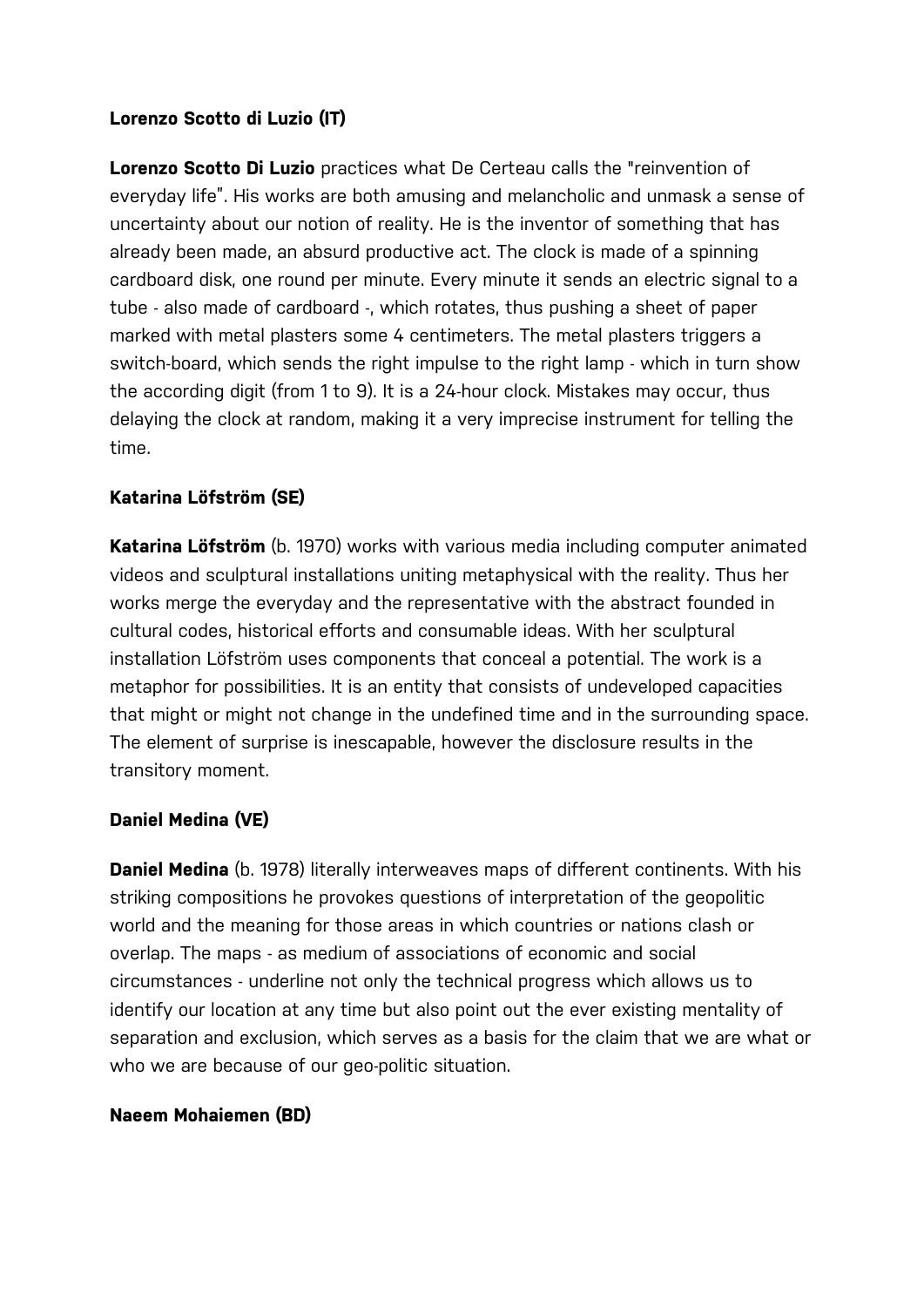**Naeem Mohaiemen** (b. 1969) employs text, photo, video and archives to explore histories of the international left and how utopia projects slide into dystopia. The foundation for his work consists of personal stories of survivors of wars and urban terrorism. His focus is in the lost optimism of the 1970s underground and how these histories highlight the seduction of movements of that promised instant revolution, often through violent confrontations with the state or attacks on unarmed citizens. I have Killed Pharaoh and I Am Not Afraid to Die is a photo narrative with sculptures comprising Polaroids encased in resin blocks.

## **Maria Miesenberger (SE)**

**Maria Miesenberger's** (b. 1965) body of work Sverige/Schweden is derived from family snapshots from her childhood in Austria and Sweden. She rearticulates these images in soft focus and renders family members as blackened silhouettes. These forms serve as emotional Rorschach tests upon which we can project our own memories and dreams as well as our own notions of family and identity. The images address a sense of being a stranger, neither at home or away from home, neither a child or a grownup. What emerges are questions about being a child, about the role of a child in the family drama, about being formed as an individual, and about liberation, about discovering and experiencing one's sexuality both as a child and as an adult.

# **Ulrike Mohr (DE)**

**Ulrike Mohr** (b. 1970) demonstrates the processes of natural laws by creating hierarchical structures. Her work reveals the physical change implicit within material substance. With her installation she employs a range of methods, without exhibiting them. Here again her materials are directly related to the site. However, she takes view to the Oslo Fjord as her point of origin. The spatial arrangement of three single artworks relate to each other through the issues of process, time and material. The works are dialectical in movement, weight and visibility. The timespace dimensions are founded on the Tetractys (greek  $T\epsilon\tau\rho\alpha\kappa\tau\nu\sigma$ ), a mystical symbol in the secret worship of the Pythagoreans, representing the organization of space.

# **Eadweard Muybridge (UK)**

**Eadweard Muybridge** (1830 – 1904) is one of the most influential photographers of all time. Muybridge pushed the limits of the camera's possibilities, creating worldfamous images of animals and humans in motion. By intermittently freezing time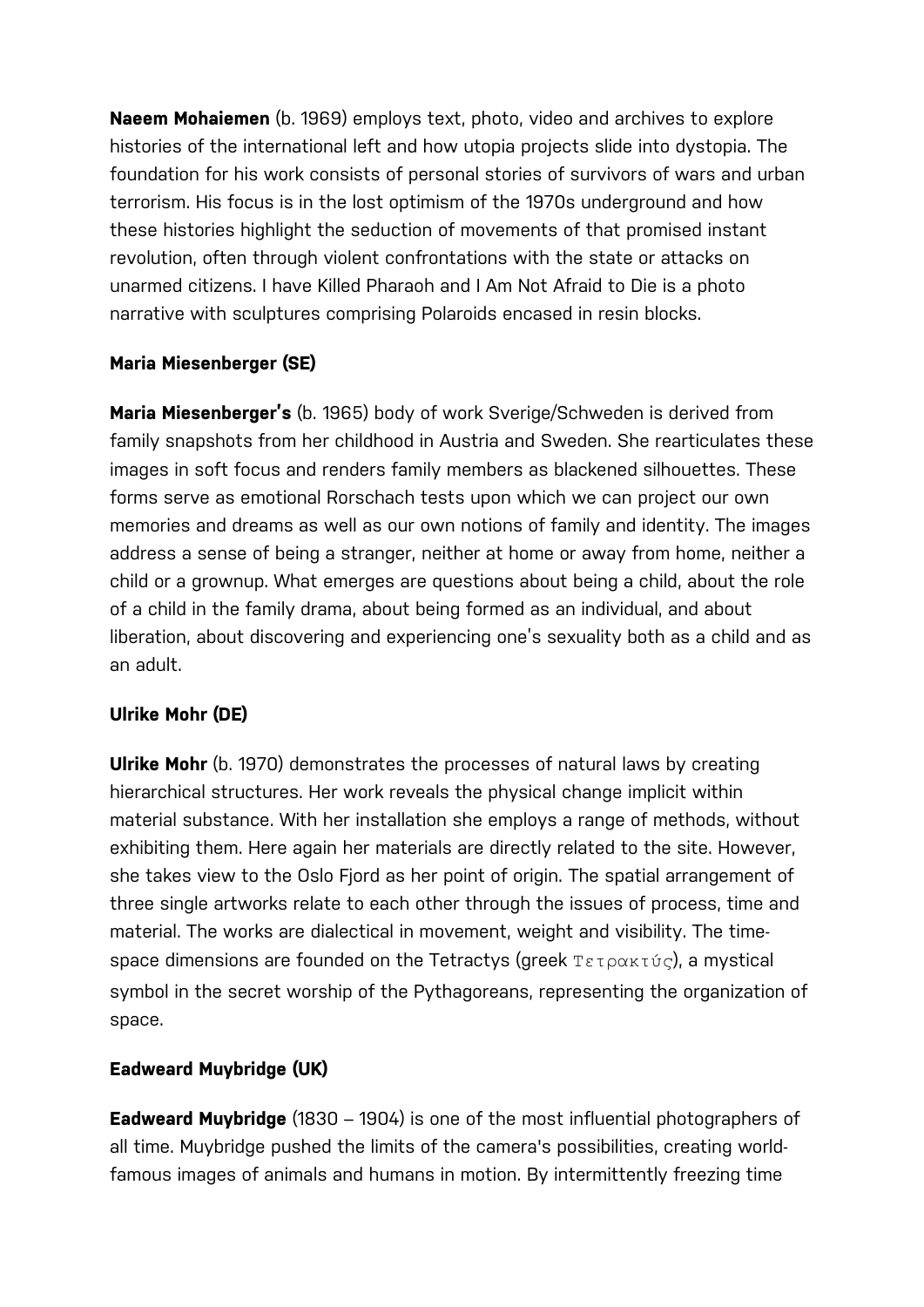and space, Muybridge could see the movements of the animals and humans he portrayed and consequently gain a greater understanding of precisely how me move in time. Muybridge images presented in the exhibition were the beginning of a human ability to see faster than our own eyes, to break down the world and dissect motion. The images are intrusions into the flow of time, haltering it, freezing it, so as to enable us an understanding of how things physically move through space in everyday life.

## **Simon Dybbroe Møller (DK)**

**Simon Dybbroe Møller** presents, in his most recent work, seemingly random disparate objects paired, as a play with formal dialectics. In Momentum the use of material juxtaposition is most obvious in the series of paintings called The Catch. Both the title and the process of making them – net thrown into thick wet paint only to be caught itself – plays with full frontal dialectics. Both The Catch, and Man, could be read as images of being caught in terms of identity, space, motion or in time. The running Man is an altered readymade. A mannequin in motion made to catch the consumer's attention. Ignorant of the viewer he will be running all through the biennial. But what is he running for, or from? The repetitive act of running creates a sculptural representation of young people running per se, throughout history. Or through history. They are bound to a time - our times - due to their style, so they are contemporary. But consequently as everything else, they too will become historical.

#### **Rosalind Nashashibi (UK)**

**Rosalind Nashashibi** creates films that observe the textures and rhythms of the world around us with a distant stare. At once aware of the artifice of the documentary image and critical of its conditions of production, she chronicles the rituals of everyday life, abstracting them visually, anthropologically, and sometimes theatrically. Her works address wide-ranging subjects - life on board a Mediterranean cargo ship, the behaviors of loitering NYPD cops, the comings and goings of a gay cruising spot in North London - but never directly. With images both strange and elusive, Nashashibi allows happenstance, intuition, and association to guide her patient observations into these social systems.

#### **Ioana Nemes (RO)**

**Ioana Nemes** examination of the individual experience of time and how time might be made visible is present in almost all her work. Most extensively in the project,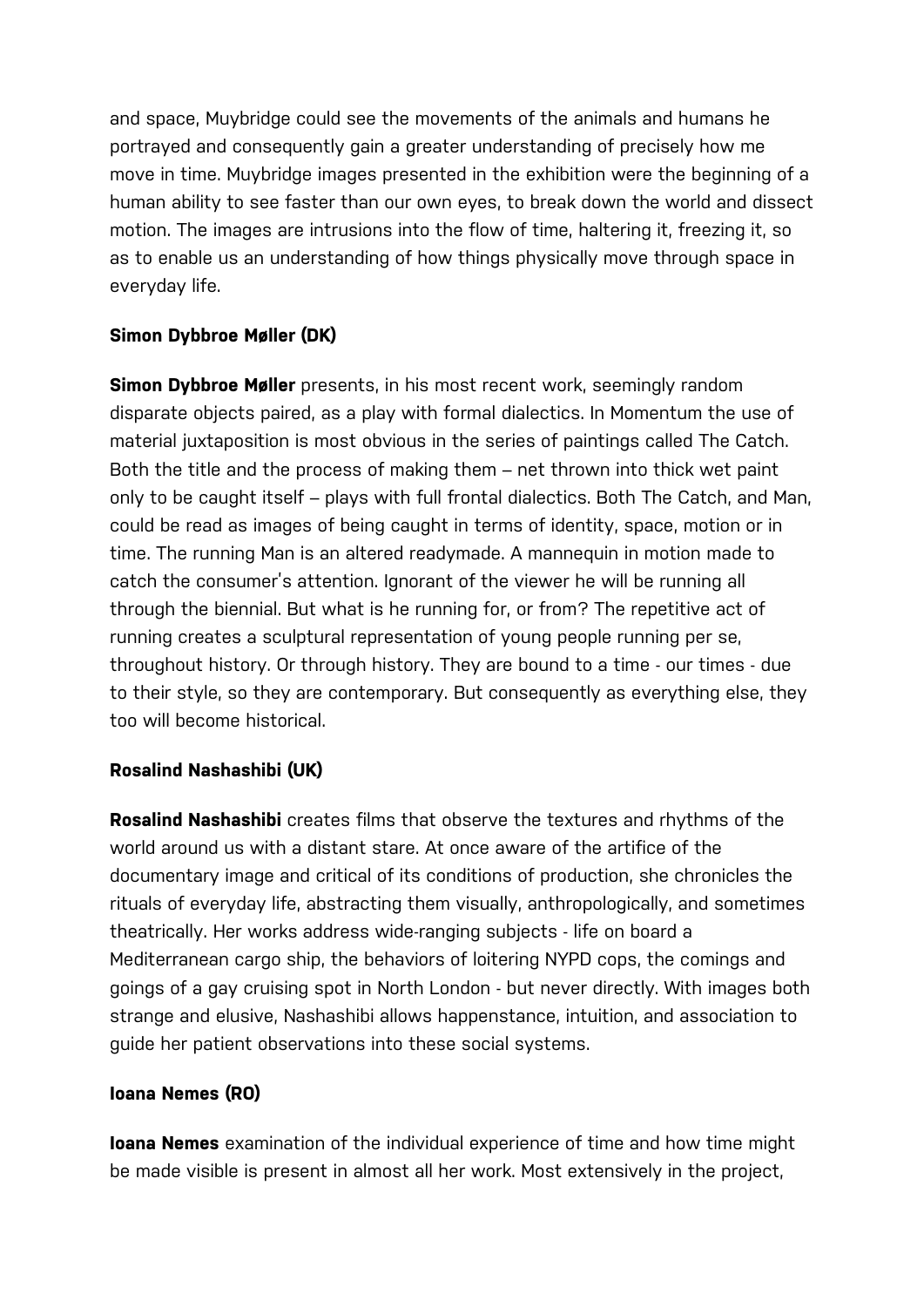Monthly Evaluations (2005-2010), where she developed a system that evaluated every day against five parameters: physical, emotional, intellectual, financial and the luck factor. And then allocating a color, a quotation or a saying before being archived along the other days, which in the end was more than 1,800. Ioana Nemes was working on a new installation for Momentum, when she tragically and unexpected passed away in New York, April 19th 2011. We will therefore not be able to present this work, but will instead show two existing pieces from the Monthly Evaluation project (the Vanishing Point series). Ioana Nemes' sudden death calls automatically for another form of evaluation, and looking back at her personal and at times autobiographically approach to art, the poetic statements on time, identity, dreams, hopes, failures and limits in life gain new dimensions and meanings. In the two works in the Momentum Kunsthall the pieces resemble gravestones, which was a very deliberate choice. Each day lived and experienced was evaluated, praised and then left behind. All of Ioana Nemes' work argue strongly for a conception of identity and time, which, rather than remaining static, is something the individual continually reshapes on the basis of the options and opportunities that are present here and now, and then.

#### **Finnbogi Pétursson (IS)**

**Finnbogi Pétursson** (b. 1959) has through his interest in the relationship between sound and image developed a somewhat scientific approach to making art. His works rely on years of research, they are technically challenging and precise in order to deliver a clear and simple message. Light and sound, fire and water are frequently among the key elements in his work. Here, he has created a swinging pendulum, a pole that is attached to a motor on the wall. At the end of the pole there is a camera feeding live video in a closed circuit to a monitor on the floor. As the camera swings it takes in the environment on both sides of the wall, but for the split second when it passes over the monitor screen there is a momentary feedback. The dynamics of the work change in this indistinct moment, when the camera sees itself so to speak.

#### **Prinz Gholam (LB/DE)**

**Prinz Gholam** (b. 1969 / 1963), Wolfgang Prinz & Michel Gholam, have been working together for ten years. Their current practice evolves around performance, an accumulation of postures that they have studied and internalized over a period of three years. They remain in their elaborate poses long enough for the viewer to establish a sculptural image where body and environment start to merge. In their extended sittings they reflect on the architectural surroundings, the props that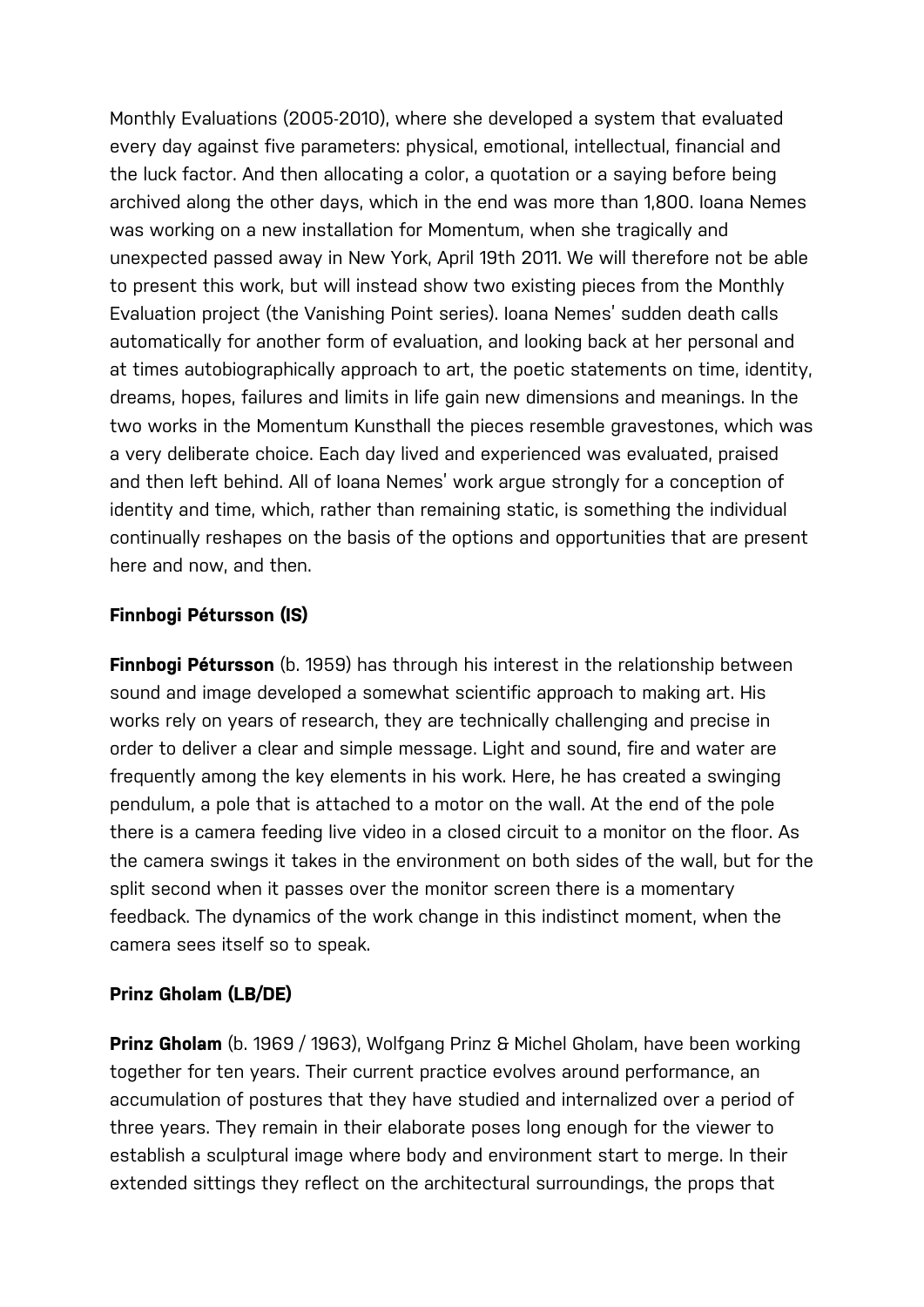they bring with them and the present audience. This time, they have placed a few things around the space, spiral or circular in form, so as to suggest an ongoing movement or even eternity. During the performance the two artists use these objects as fixed viewpoints, shifting their whole energy towards them, fully absorbing the moment. The photograph reflects the actual live performance and the script-like text describes in detail the position of the two bodies.

## **Raqs Media Collective (IN)**

**Raqs Media Collective**, (formed 1992) consists of members Monica Narula, Jeebesh Bagchi, Shuddhabrata Sengupta. Raqs is a word in Persian, Arabic and Urdu and means the state that "whirling dervishes" enter into when they whirl. It is also a word used for dance. At the same time, Raqs could be an acronym, standing for 'rarely asked questions'...! Raqs Media Collective has been variously described as artists, media practitioners, curators, researchers, editors and catalysts of cultural processes. Their work, which has been exhibited widely in major international spaces and events, locates them at the intersections of contemporary art, historical enquiry, philosophical speculation, research and theory - often taking the form of installations, online and offline media objects, performances and encounters.

# **Mandla Reuter (ZA)**

**Mandla Reuter** exhibits two pieces, Fountain from 2010, and a new work, Untitled, made specifically to intervene the architecture of the exhibition and the building. Fountain consists of 5000 liters of water of the Fontana di Trevi in Rome stored and displayed in 1000-liter barrels. Fountains are normally an instrument to beautify architecture and public space, and here the most essential element of this construction, the water, is moved inside to comment on aesthetic value and the idea of reproducing and transporting cultural goods. The new untitled sculpture is a massive wall built into the architecture and mimicking it, but also causing errors, like the dark corner on its backside, which becomes unused space where only dust and dirt is accumulated. Again the question of beautification of space and place is raised, as the wall unexpectedly transforms the exhibition architecture, creating additional confusion and curiosity for the viewer.

# **Nikolai von Rosen (DE)**

**Nikolai von Rosen** (b. 1967, Germany) presents an installation consisting of wooden structures that hold up red monochrome canvases. Unlike stretchers, the support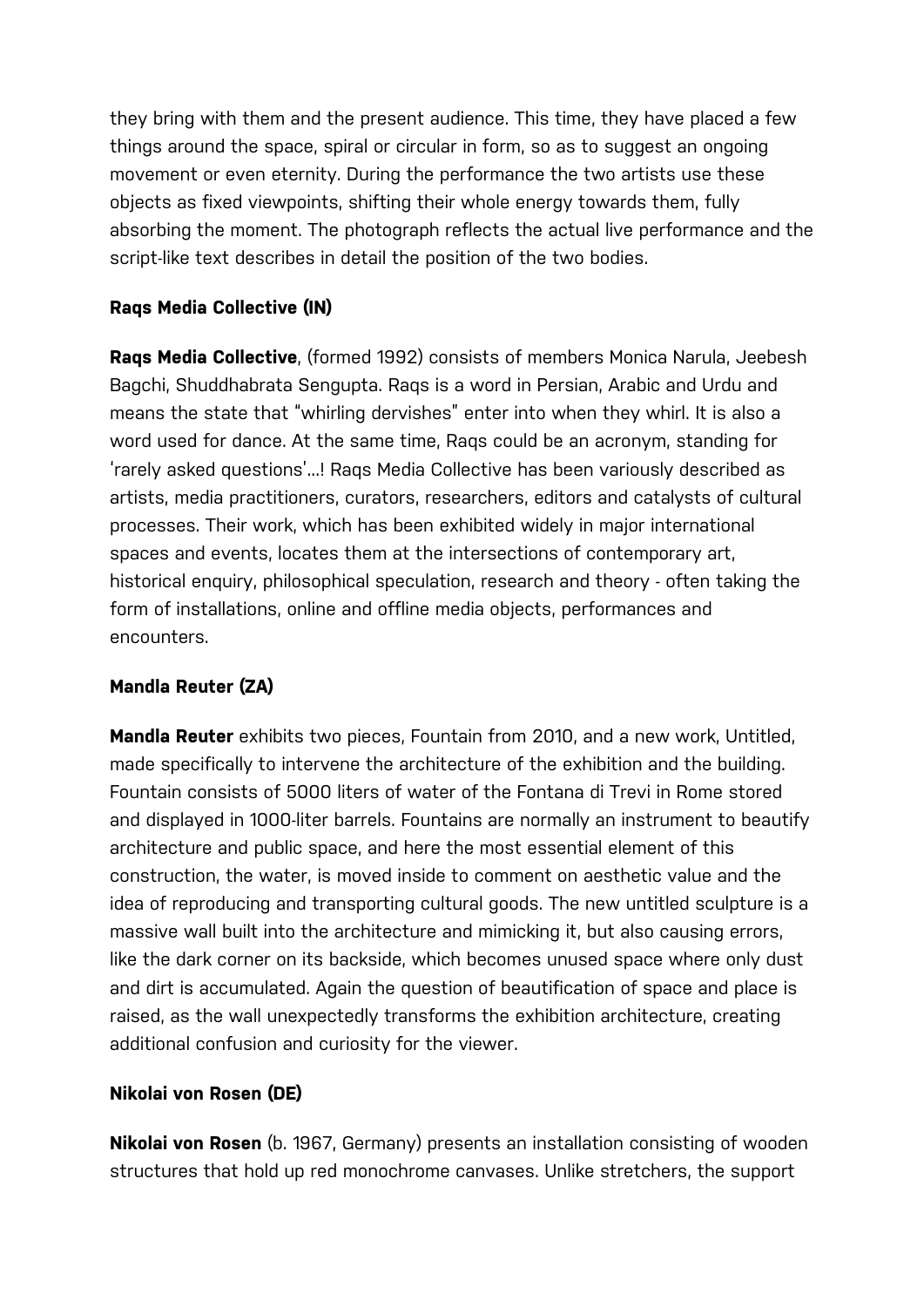onto which a painting is traditionally fixed, the fabrics are tilted across the bars of wooden scaffolding, the square format of which is stretched into three-dimensional correspondence with the architecture around it. The installation invites the viewer to enter into a space that can either function as foreground, background or centrepiece, depending on the experience of each guest. The canvases can either function as completed images or objects awaiting further handling. Von Rosen's photographic work is based on a similar principle of teasing out a different function than you would expect from the medium at hand, here it becomes a drawing tool. The video shows the artist in conversation with nature where he attempts to teach some pebbles how to count. Von Rosen displays new work and work based on the archive of Rosen/Wojnar, the artist duo that he was part of for a number of years together with Florian Wojnar.

#### **Hans Rosenström (FI)**

**Hans Rosenström** (b. 1978) constructs narratives into spatial experiences in public, social and private domains. He aims at creating fragments of intimate moments that could change the prevailing perception of the moment and the individual occupation in it. Rosenström challenges the definitions of the everyday spaces by stating the impossibility to separate a work of art, or any object, event, encounter, from the contextual moment. At the Solberg Tower his point of origin is the dialectical relation of the space, its location and the occupancy of it. With Tangled in Echo Rosenström is looking for ways on intervening and even confusing the perception of immediate surrounding and to set the stage for alternatives and unexpected insights.

#### **Andreas Siqueland (NO)**

**Andreas Siqueland** Winterstudio / Spring Nights is an outdoor studio based on the interior space of Siqueland's studio in Handelsbygningen in Oslo. In collaboration with architect Mats Odin Røstøy the outdoor studio is made in modules so that it can be moved to different places. The studio was located at Høvikodden outside the Henie Onstad Kunstsener before being installed in the garden outside F15. On this new location Siqueland has made paintings from memory and observation. The work is part of Siquelands research project A Place for Painting at The Norwegian Artistic Research Fellowships Programme / Oslo National Academy of the Arts. A selection of his paintings are also presented in Momentum Kunsthall.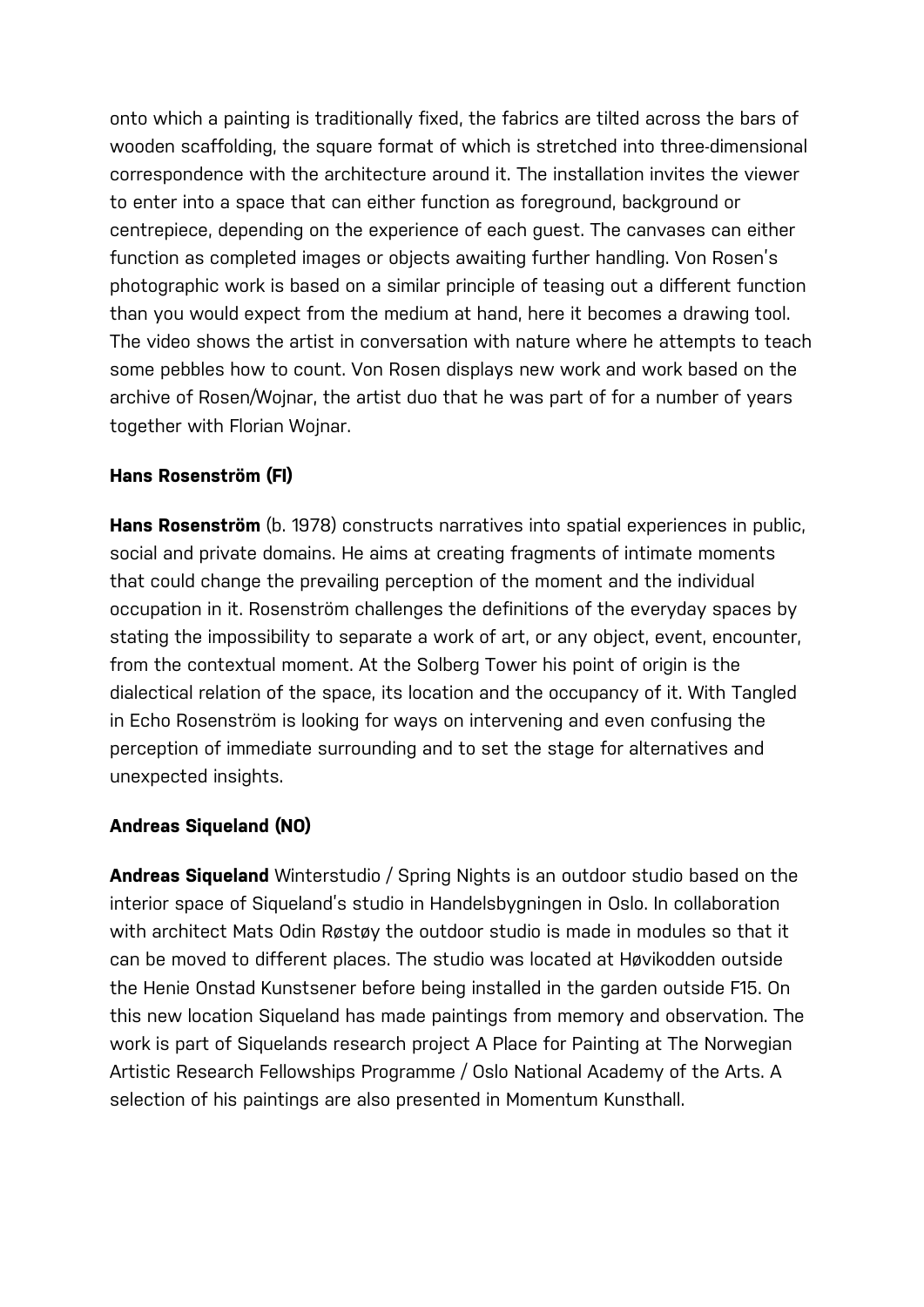#### **SEX TAGS (NO)**

**SEX TAGS** was shaped as a experimental artist duo in Moss by Peter Anatol Mitterer and Stefan Mitterer. Working within the fields of installation, drawing, events, sound, text and music publishing, their focal points are often based around the current situation the city of Moss is undergoing as well as its development the last 10 - 15 years. With a highly flux approach, the works of Sex Tags are readable and traceable through their record labels Sex Tags Mania and Sex Tags Amfibia, text and poster publishing imprint ßx-TAGGç, as well as sub-divisions for comics and drawings B.L.A.D, and the extensions Wania, Sex Tags UFO and Radio Kongo. The first Graf et Grill event took place outside the supermarket Kambo Super in 1999. Graf et Grill # 3 takes place on Sunday June 19 from 12 PM onwards. Also on display, in Momentum Kunsthall, is a vitrine table with an archive of printed matter obscurely mapping previous and current activities in Moss.

#### **Simon Starling (UK)**

**Simon Starling** presents in nine drawings and a film, Project for a Masquerade (Hiroshima) a cast of both historical and fictional characters from the 1960's for the proposed performance of a sixteenth century Noh play, Eboshi-ori. This Japanese classic tells the story of a young noble boy who, with the help of a hat maker, disguises himself to escape enforced exile and begins a new life in east Japan. When populated by the newly assembled cast, this tale of personal reinvention serves to mirror the complex Cold War saga that surrounds the double life of Henry Moore's multifaceted sculpture Atom Piece (1964–65). The film, Project for a Masquerade (Hiroshima), recounts the drama of the making of a series of hybrid masks that collapse the traditional aesthetic of Noh mask making onto Western portraiture and caricature. Tracking the six month long process within the confines of the modest studio of the mask maker Yasuo Miichi, this serves as a back drop for retelling the story of Eboshi-ori and the history of the characters that constitute its makeshift, the Cold War cast.

#### **Fiete Stolte (DE)**

**Fiete Stolte** (b. 1979) gives us an insight into his studio as he documents rays of sunlight hitting different surfaces. The steady movement of daylight is captured and compiled in a video archive and displayed in a circular video installation where the sliding light beams on each screen correspond to the others and form a whole. Stolte is occupied with the flow of time and how we measure it and sense it. In many of his previous projects he has experimented with our every-day relationship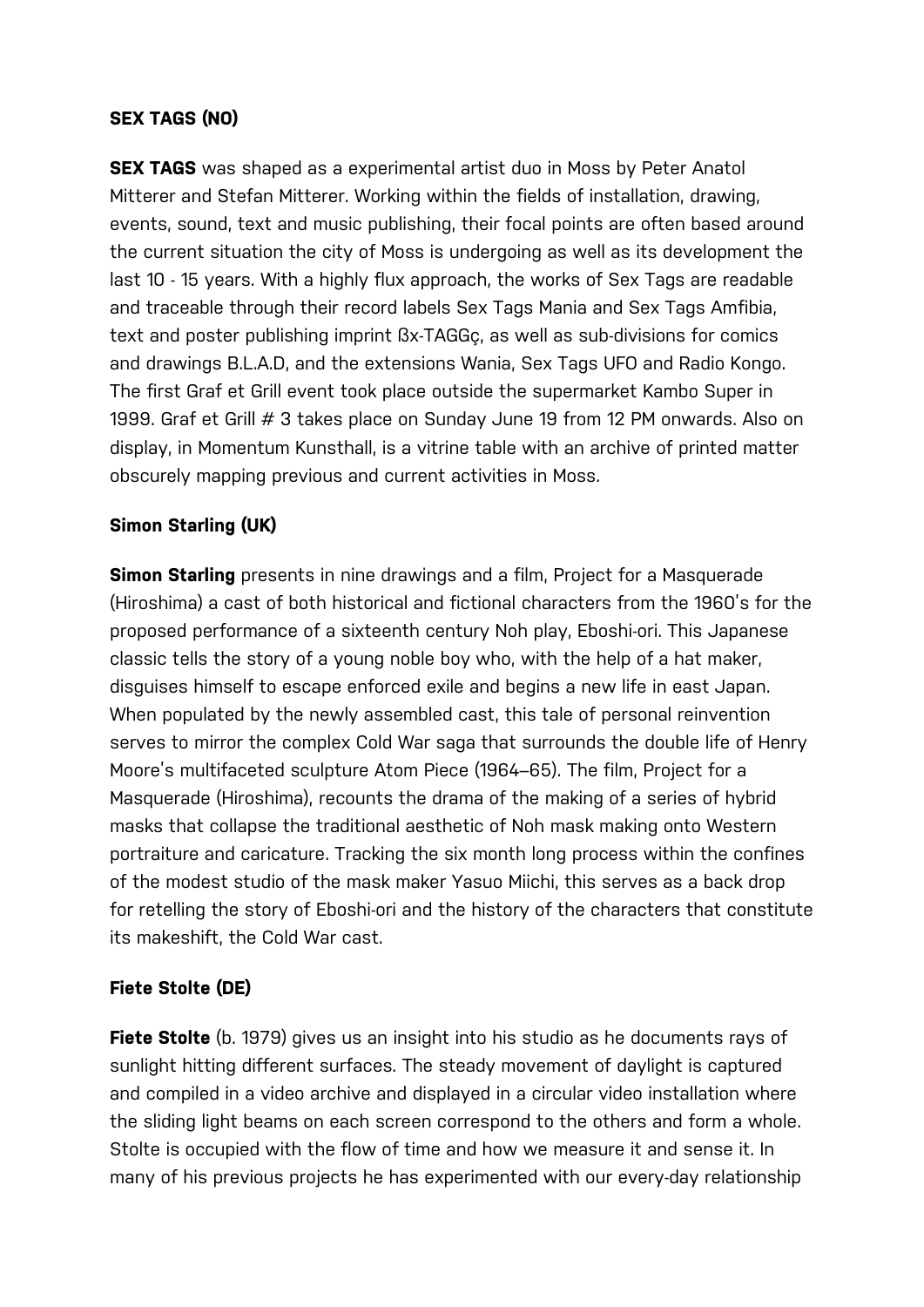with time, changing the normal seven-day week to eight days by shaving three hours off each twenty-four. He otherwise maintains a normal regime of good sleep, waking up for his morning routine, being industrious during the day, and relaxing in the evening. For these modified phases he has created a specific calendar, a watch, an alarm, etc. He has even proved in a work consisting of Polaroid photos that it is possible to capture eight sunrises and sunsets within a seven-day week if you travel around the world.

## **Superflex in collaboration with The Propeller Group (DK)**

**Superflex in collaboration with The Propeller Group's** contribution Porcelain presents a both critical and playful intervention in a museum collection. It is a TVseries in three parts entwining a modern love story in contemporary Vietnam and actual historic events surrounding a cursed shipment of porcelain from Asia to Europe in the 17th century. The series was broadcasted on Vietnamese TV and originally produced for an exhibition at the Zeeuws Museum, Nederland. In Moss the three episodes are projected next to a traditional display of objects from the TVseries, containing both local props and authentic objects from the museum. The objects on display are chosen by the curators from the Zeeuws Museum collection, now holding a broad selection of props from the episodes. In this way the project examine the role of the museum today, and reflects more particularly on issues of authenticity, national identity and how to connect contemporary exhibition making with past events and objects.

#### **Ines Tartler (DE)**

**Ines Tartler** (b. 1969) makes subtle interventions in the public realm, either by amplifying everyday gestures or through text. She places text directly somewhere in the urban environment, highlighting a place and revealing its potential function or contemplative qualities. She tries to establish an intimate relationship between the viewer and the surroundings by using precise and personal language, referring to the history and present conditions of the place. Here she works with the view from Kunsthalle over to the Peterson paper factory on the other side of the canal. The factory is a major landmark in Moss, not only because of its physical size and commercial importance, but the smell from the making of the paper characterizes the town. Tartler writes a text that can only be read from one specific angle in the old brewery housing the 6th Momentum Biennial, she echoes it in the walls of the Kunsthall exhibition design and exhibits the raw produce made in the adjacent factory.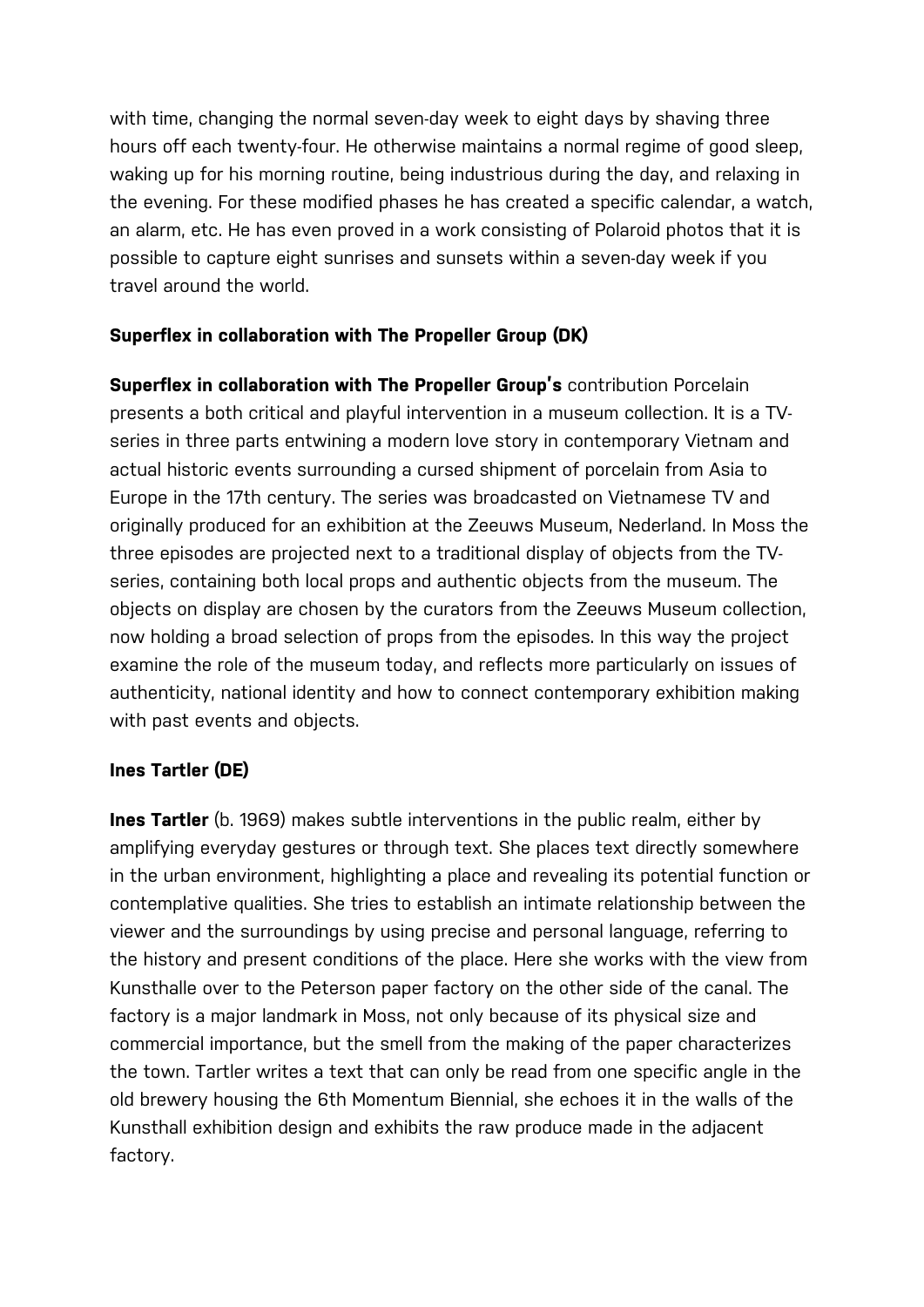## **Roi Vaara (FI)**

**Roi Vaara** (b. 1953) started his artistic career as a painter but proceeded pursuing presenting his visions in live formats. He criticizes the art world establishment and its narrow focuses. He works through interventions, moving among people and aspiring for direct engagement as well as questioning the known. However, his works are not to provoke or annoy but to engage through their atypical actions, forms and gestures, either through direct contact with people or from an ostensible distance. Vaara's works merge with the spatiality and temporality of the transitory moment. For the 6th Momentum Biennial Vaara is collaborating with the Icelandic artist Magnús Logi Kristinsson on Momentum Episodes, itinerant performance events that take place in Moss during the opening of the Biennial and in the Nordic capitals in the fall of 2011.

## **Kjell Varvin (NO)**

**Kjell Varvin** collects and puts together seemingly insignificant pieces of wood, plywood, iron rods and glass, mostly without knowing what the result will be. He states; "A whole world of possibilities lies ahead. You know that by initiating it, the variations will multiply rapidly". His objects find a way to coexist in a kind of vulnerable harmony. Their instability is an expression of the general, fragile, temporary presence. "I like to build and rebuild; to form structures and let them develop freely, see them succumb spontaneously and then re-emerge as totally different systems. The result of my work should be understood as proposals, not final statements." For more info, see: ttp://install-art.blogspot.com/

#### **Bettina Camilla Vestergaard (DK)**

**Bettina Camilla Vestergaard** travelled to Cairo in the Fall of 2010 with the intention of examining the public spaces of one of the worlds most densely populated cities. The majority of the parks and gardens were either fenced, guarded or simply not accessible for the public. As a part of her research she decided to talk to different people about this, finishing all conversations by asking them to describe the most beautiful place in Cairo. In Moss these personal testimonies are accompanied with photos taken by Vestergaard retrospectively. The texts do much more than describe beautiful places, they unfold a variety of personalities, voices and stories that relate to living in Cairo. In addition, the revolutionary events that took place after the conception of this project create a close tie to the current state and possible future of the city. Notes on most the beautiful is dedicated to one of the